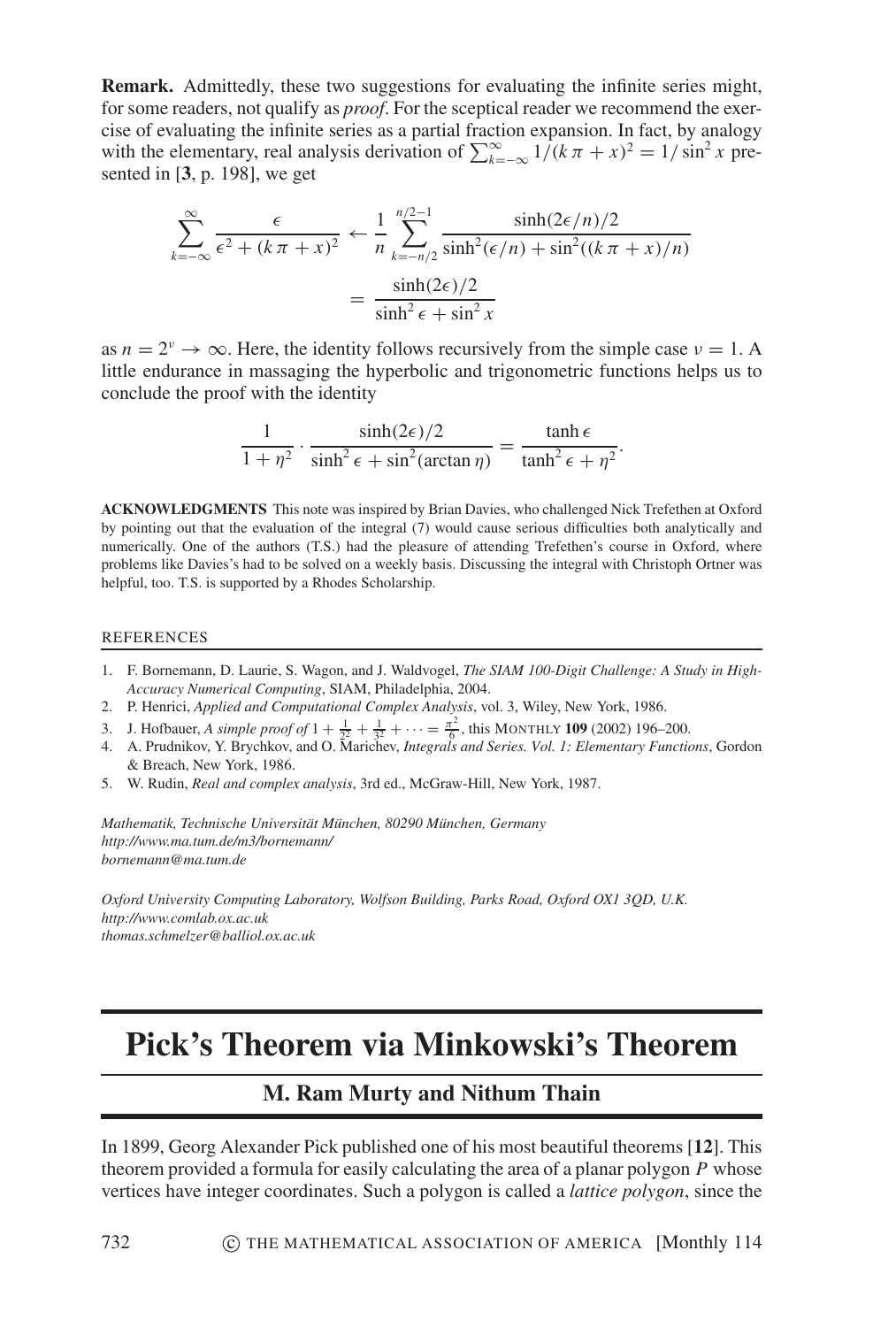points in the plane with integer coordinates are sometimes called *lattice points*. In fact, Pick's theorem states that if *I* is the number of lattice points in the interior of *P* and *B* is the number of lattice points on its boundary, then the area *A* of *P* is given by

$$
A = I + \frac{B}{2} - 1.
$$

The beauty of this formula stems from its simplicity and depth. It has been successfully explained to twelve-year-olds, and yet mathematicians are still researching some of its consequences today.

Pick was born into a Jewish family in Vienna on August 10, 1859. He received his Ph.D. from the University of Vienna under the supervision of Leo Koenigsberger in 1880. He spent most of his working life at the University of Prague, where his colleagues and students praised his excellence at both research and teaching. In 1910, Albert Einstein applied to become a professor of theoretical physics at the University of Prague. Pick found himself on the appointments committee and was the driving force in getting Einstein accepted. For the brief period that Einstein was at Prague, he and Pick were the closest friends. They were both talented violinists and frequently played together. In 1929, Pick retired and moved back to his hometown of Vienna. Nine years later, Austria was annexed by Germany. In an attempt to escape the Nazi regime, Pick returned to Prague. However, on July 13, 1942, he was captured and transported to the Theresienstadt concentration camp. He passed away there thirteen days later, at the age of 82 [**8**].

Pick's formula first came to popular attention in 1969 (seventy years after Pick published it) in Steinhaus's book *Mathematical Snapshots* [**15**]. Since then, mathematicians have come up with a variety of different proofs using tools ranging from Euler's formula to the Weierstrass  $\wp$ -function [1], [2], [4], [9], [16]. We have also seen important connections between this formula (and its generalization) and ideas in combinatorics, algebraic geometry, and complex analysis [**2**], [**4**].

In this note, we present a new proof of Pick's theorem via Minkowski's convex body theorem. We begin by reviewing Minkowski's theorem for the benefit of the reader (see [**10**] or [**11**, p. 76] giving Siegel's proof of it). Recall that a *region R* is an open, connected set; *R* is a *symmetric region* if *x* in *R* implies that  $-x$  is in *R*.

**Theorem (Minkowski's Convex Body Theorem).** *A bounded, symmetric, convex region C in* R*<sup>n</sup> with volume greater than* 2*<sup>n</sup> contains at least one nonzero lattice point.*

*Proof.* We first define a function  $\varphi$  on  $\mathbb{R}^n$  by  $\varphi(x) = 1$  if *x* belongs to  $C/2 = \{y/2 :$  $y \in C$  and  $\varphi(x) = 0$  otherwise. We then set

$$
\Phi(x) = \sum_{\lambda \in \mathbb{Z}^n} \varphi(x + \lambda).
$$

The function  $\Phi$  is bounded and integrable, so

$$
\int_{[0,1]^n} \Phi(x)dx = \int_{[0,1]^n} \sum_{\lambda \in \mathbb{Z}^n} \varphi(x+\lambda) dx = \int_{\mathbb{R}^n} \varphi(x) dx
$$

$$
= \text{vol}\left(\frac{C}{2}\right) = \frac{\text{vol}(C)}{2^n} > 1.
$$

Since  $\Phi$  is integer-valued, we must have  $\Phi(x) \ge 2$  for some *x*. In other words, there are two distinct points  $P + \lambda_1$  and  $P + \lambda_2$  in  $C/2$  that differ by a lattice point. Call

October 2007] NOTES 733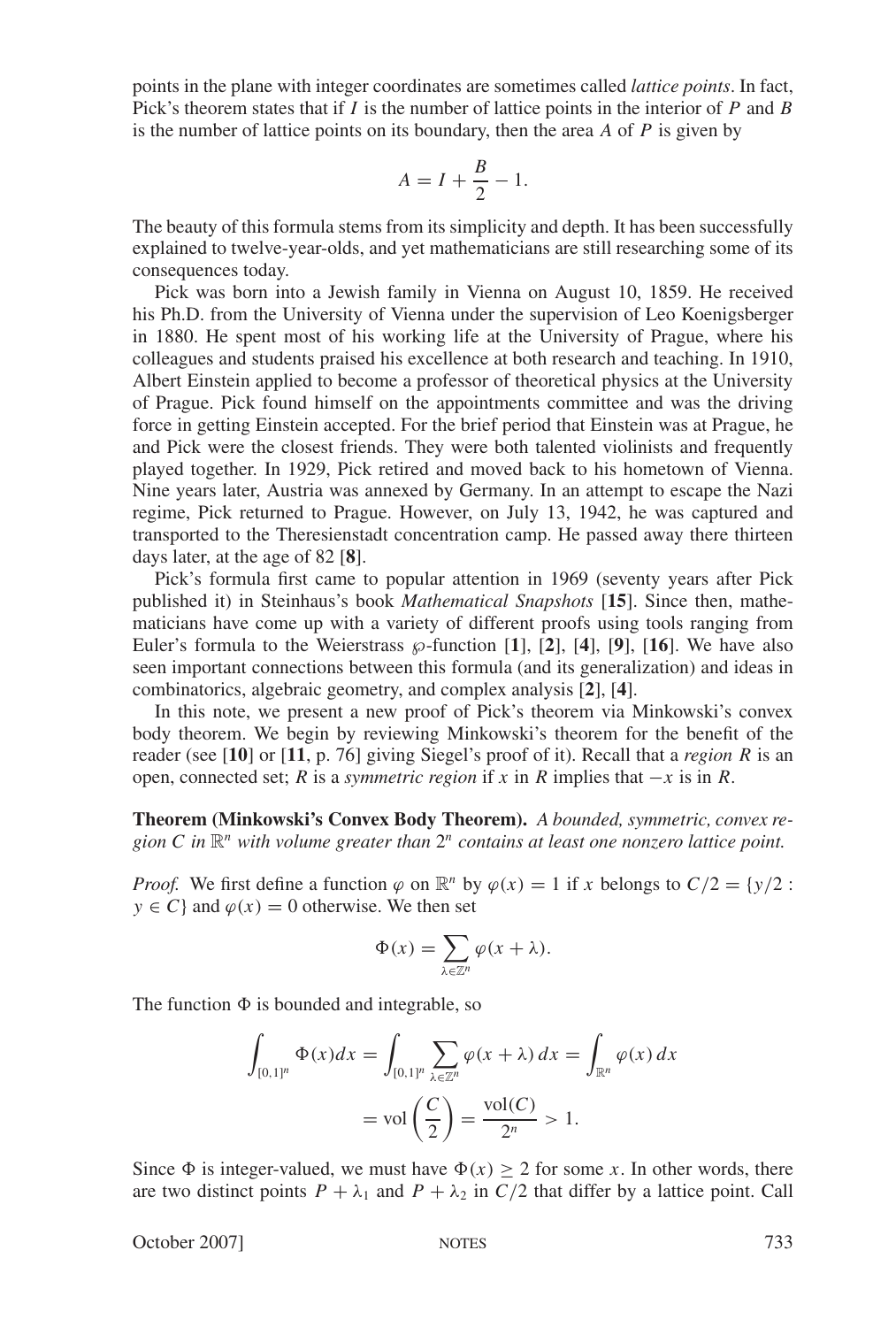these points  $P_1/2$  and  $P_2/2$  (so  $(P_1 - P_2)/2$  is a lattice point). Then  $P_1$  and  $P_2$  are in *C*, and by symmetry and convexity,  $(P_1 - P_2)/2$  is also in *C*. Thus  $(P_1 - P_2)/2$  is a nonzero lattice point in *C*.

To avoid confusion later, it is appropriate to fix some definitions at this point. By a *polygon* in the plane, we mean a compact subset of  $\mathbb{R}^2$  whose boundary consists of a finite number of straight line segments that form a single non-self-intersecting cycle. A *convex polygon* is a polygon such that for any two points in the polygon the line segment connecting them also lies entirely in the polygon. If  $P_1$  and  $P_2$  are two polygons in the plane that share portions of their boundaries but are otherwise disjoint and if  $P = P_1 \cup P_2$ , then we say that *P* can be *decomposed* into  $P_1$  and  $P_2$ . We have indicated earlier what a *lattice polygon* is.

In trying to prove Pick's theorem, we will need to "triangulate" a convex lattice polygon. To do so, we take any vertex and connect it to all other vertices by straight line segments (some of which may already be edges of the polygon). In this way, we decompose the polygon into triangles. Furthermore, any lattice point in the interior of such a triangle  $T$  can be joined to the vertices of the triangle, while any lattice point on an edge of *T* can be joined to the opposite vertex. In this way we can decompose a lattice polygon into the union of lattice triangles that contain no lattice points apart from vertices. We call such a triangle an *elementary triangle*.

We now use Minkowski's theorem to prove Pick's theorem for the case of elementary triangles. The key to this proof is constructing a bounded, symmetric, convex figure with no nonzero lattice points out of eight copies of a given elementary triangle.

**Lemma.** *Every elementary triangle has area* 1/2*.*

*Proof.* Let  $\triangle ABC$  be an elementary triangle. Rotate this triangle by 180 degrees around the vertex A, and call the new triangle obtained in this way  $\Delta A_1 B_1 C_1$  (where  $B_1$  is the image of  $B$ , and so on). We can translate this new triangle by a lattice point so that side  $B_1C_1$  attaches to side CB of the old triangle. Note that both the rotation and translation are invertible transformations that send lattice points to lattice points. Since the only lattice points in  $\triangle ABC$  were the vertices, there will be no lattice points in the interior of this new figure.

If we repeat the foregoing procedure for vertices *B* and *C* we end up with a triangle (call it  $P$ ). We notice that the there are no lattice points in the interior of  $P$ . Now, if we rotate *P* by 180 degrees about *B* and attach this to our original *P*, then the resulting figure is a bounded, symmetric, convex figure (Figure 1).



The only lattice point in the interior of this figure is *B*, which we may take to be the origin. By Minkowski's theorem, this figure has area no larger than 4. The area of this figure is eight times the area of  $\triangle ABC$ , so  $\triangle ABC$  has area at most 1/2.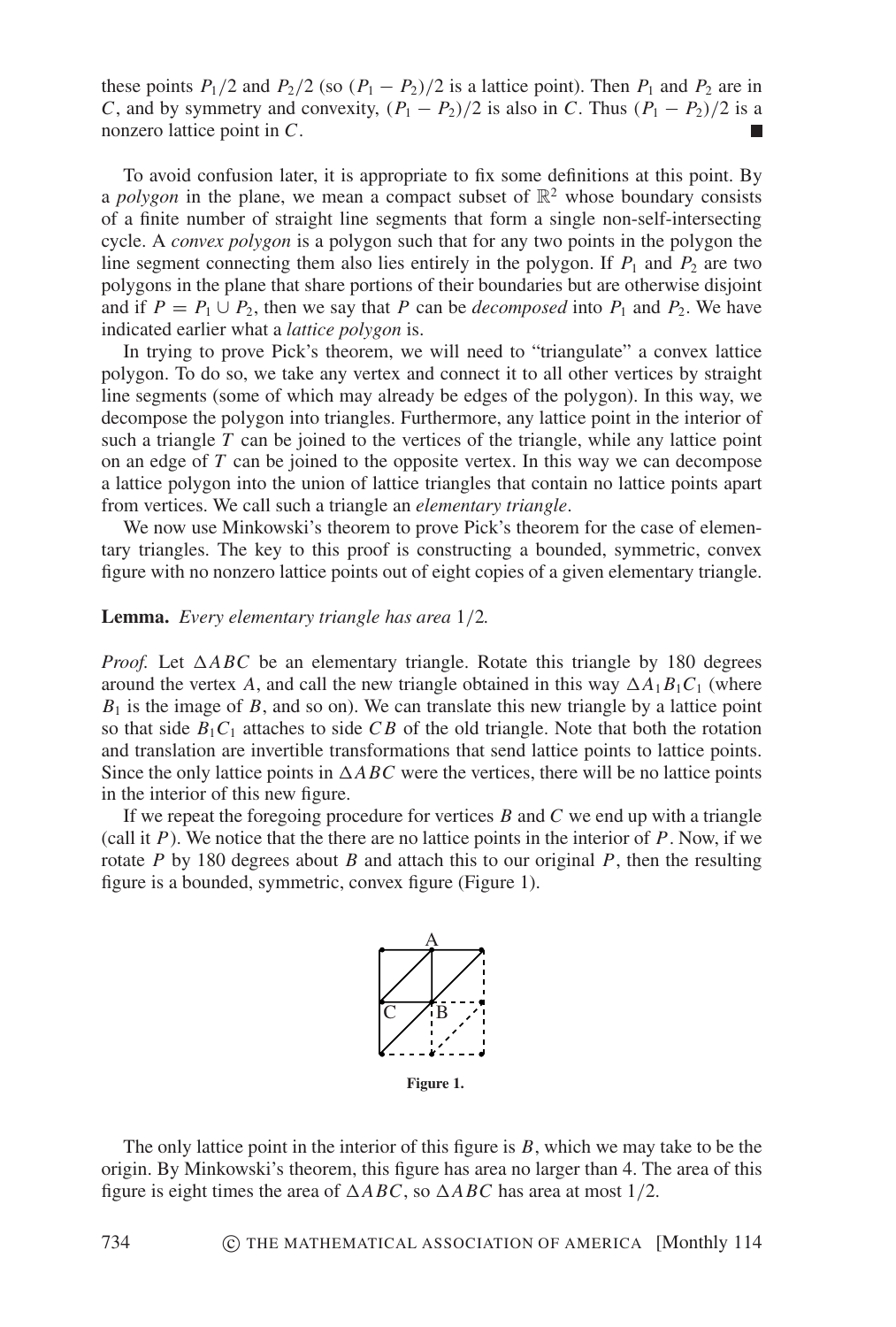Now let  $(x_1, y_1)$ ,  $(x_2, y_2)$ , and  $(x_3, y_3)$  be the coordinates of *A*, *B*, and *C*, respectively. Then the area of  $\triangle ABC$  is the absolute value of

$$
\frac{1}{2}\left|\begin{array}{ccc} x_1 & y_1 & 1 \\ x_2 & y_2 & 1 \\ x_3 & y_3 & 1 \end{array}\right|.
$$

Because the determinant here is a nonzero integer, this expression is always at least 1/2.

We can now prove Pick's theorem in general, by showing that the formula  $I + B/2 - 1$  is additive and decomposing a general polygon into elementary triangles.

**Theorem (Pick's Theorem).** *Suppose that P is a convex lattice polygon. If B is the number of lattice points on the boundary of P* (*including vertices*) *and I is the number of lattice points in the interior of P, then the area of P is given by the expression*  $I + B/2 - 1$ .

*Proof.* The lemma establishes that every elementary triangle satisfies this formula. Now suppose that the lattice polygon can be decomposed into two lattice polgyons *P*<sup>1</sup> and  $P_2$  for which the Pick formula holds. We show that  $P$  must satisfy this formula as well. Let  $I_X$  and  $B_X$  signify the number of lattice points in the interior and boundary, respectively, of a planar compact set *X*. Note that

$$
I_P = I_{P_1} + I_{P_2} + D - 2,
$$

where *D* is the number of points on the common boundary of  $P_1$  and  $P_2$ . Also,

$$
B_P = B_{P_1} + B_{P_2} - 2D + 2.
$$

From this it follows that

$$
I_P + \frac{B_P}{2} - 1 = I_{P_1} + \frac{B_{P_1}}{2} - 1 + I_{P_2} + \frac{B_{P_2}}{2} - 1
$$
  
= area of  $P_1$  + area of  $P_2$  = area of P.

Since any lattice polygon can be decomposed into elementary triangles, the proof is complete.

Minkowski's theorem is true for spaces of any dimension, and this leads us to hope that we might be able to generalize Pick's theorem to higher dimensions. However, there is no simple generalization of Pick's theorem even to three dimensions. To see this, notice that the tetrahedron with vertices  $(0, 0, 0)$ ,  $(1, 0, 0)$ ,  $(1, 1, 0)$ , and  $(0, 1, r)$ is an elementary tetrahedron for all positive integers  $r$  but has volume  $r/6$ . Thus, we cannot write down a formula for the volume of a polyhedron in terms of integer lattice points.

J. E. Reeve was able to generalize Pick's theorem to three dimensions with the help of auxiliary lattices [13]. One such auxilliary lattice is the lattice of points  $(a, b, c)$  in  $\mathbb{R}^3$  such that  $(2a, 2b, 2c)$  is in  $\mathbb{Z}^3$ . Reeve was able to calculate the volume of a lattice polyhedron by counting the number of integer lattice points and auxilliary lattice points in the interior and boundary of that polyhedron.